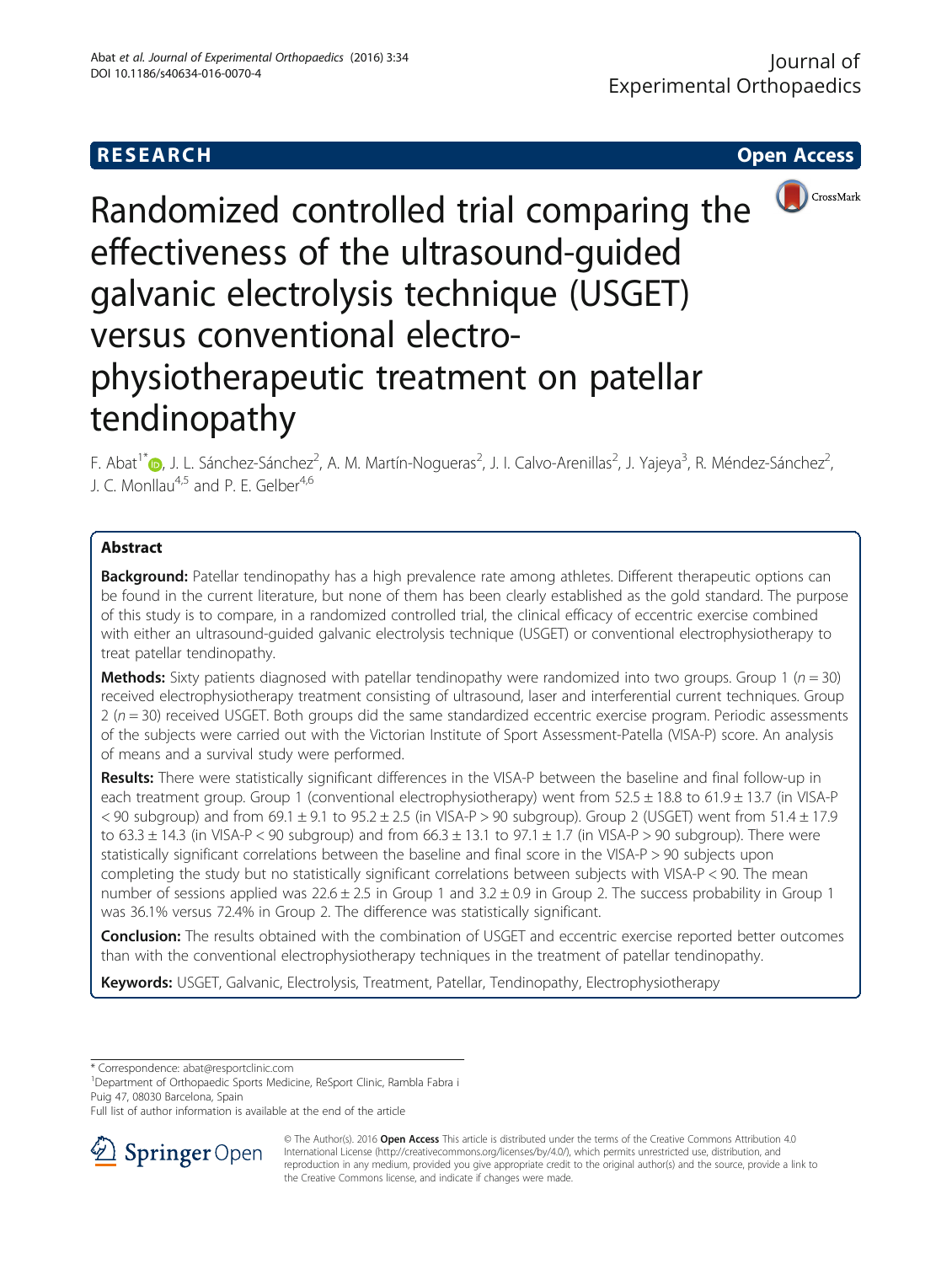# Background

Patellar tendinopathy has a high prevalence rate among athletes (Larsson et al., [2012\)](#page-7-0). This is especially so in sports that involve repetitive movements that cause an overload of the tendon like jumping, changes of pace and direction as well as racing and pedalling. It appears in both professional athletes and amateurs (Childress and Beutler, [2013\)](#page-7-0). Classically, the term tendinitis was used considering that the fundamental lesion was an inflammation of the tendon. Today, we know, histologically speaking, that we can find degenerated tissue with fragmentation, an alteration of the collagen and vascular hyperplasia, with inflammatory cells almost absent (Cook and Purdam, [2009;](#page-7-0) Khan et al., [2002\)](#page-7-0).

This increased understanding of the pathophysiology leads to a change in the therapeutic approach. At present, the therapeutic techniques used in the treatment of tendinopathy have abandoned the goal of eliminating inflammation of the tendon and instead try to impact on the biology of the tendon to stimulate its regeneration (Cook and Purdam, [2009\)](#page-7-0).

Different therapeutic options for tendinopathy can be found in the current literature. None of them has been clearly established as the gold standard and the best option is still a matter of debate (Andres and Murrell, [2008](#page-7-0); Childress and Beutler, [2013](#page-7-0)). Since the concept of tendinopathy as a defective healing process has broadened, therapeutic options have been progressively moving toward restoring natural tendon biology. Within the therapeutic arsenal, eccentric exercises play an important role although they have been proven insufficient when the tissue is significantly degenerated (Visnes et al., [2005](#page-7-0)). These exercises assist in the recovery of the biomechanical qualities of the tendon if the biology of previously damaged tissue can be restored (Childress and Beutler, [2013](#page-7-0)).

The USGET is a minimally invasive treatment with reported good clinical results in the medium (Abat et al. [2014a, b\)](#page-7-0) and long-term follow-up (Abat et al., [2015](#page-7-0)). This technique consists in an ultrasound-guided application of a galvanic electrolytic current that causes a controlled local inflammatory process in the target tissue. This allows for phagocytosis and the subsequent regeneration of the affected tissue (Abat et al. [2014a](#page-7-0), [b\)](#page-7-0).

The aim of this study was to determine whether the application of USGET and eccentric exercise in patellar tendinopathy reported better results than those obtained with conventional physiotherapy treatment in terms of pain and function.

# Methods

### Design

The subjects were randomly assigned to each group by a computer-generated number table (deterministic algorithm). An external assistant generated the tables and assigned the patients to the appropriate treatments group. Based on this statistical stratification, they were divided into two groups: The electro-physiotherapy group (Group 1) and USGET group (Group 2). The evaluator did not know this at any times. The patients included in the study were identified by a numerical code after signing informed consent. Within each group, subjects were divided based on the Victorian Institute of Sport Assessment-Patella (Visa-P) final score as a Visa-P <90 or Visa-P  $\geq$  90. Systematic assessments were performed every two weeks during follow-up. Subjects received treatment for 2 months or until the symptoms were not present (VISA-P value  $\geq$  90).

The study was carried out in accordance with the international standards for clinical trials, the declaration of Helsinki and the Good Clinical Practice Regulations. The study protocol was reviewed and approved by the Reference Ethics Committee (n° 201000005507). All patients who fulfilled the inclusion criteria signed informed consent for study inclusion.

### Participants

Sixty-four patients were initially selected from the outpatient clinic to participate in the clinical trial. The inclusion criteria were being between 20 and 60 years of age, a clinical and ultrasound diagnosis of unilateral insertional patellar tendinopathy, having symptoms for more than one month and being athletically active before injury. The exclusion criteria were a prior knee surgery, associated lower limb injuries (like an anterior cruciate ligament injury or meniscopathy) or having received local steroid injections in the tendon prior to the study. Patients who took fluoroquinolones, anticoagulants or anti-inflammatory drugs were also excluded.

The study was composed of 32 subjects in Group 1 (24 males and 8 females with a mean age of  $30.9 \pm$ 5.9 years) and 32 subjects in Group 2 (27 men and 5 women with a mean age of  $31.2 \pm 6.5$ ). There were four losses during follow up, two from each group, due to non-adherence to the treatment program. Thus, 60 subjects completed the study. Both groups were comparable with no statistical differences in any of the study variables (Table [1](#page-2-0)).

# Intervention

Eccentric exercises were performed in both groups in combination with either standard electrotherapy (Group 1) or USGET (Group 2). The subjects in Group 1 passed through an electrophysiotherapy sessions of 50 min for three days a week over 8 weeks. Each session saw Ultrasound (Endomed 982) on the patellar tendon that was pulsed (1:5) for 2 milliseconds at a frequency of 100 Hz and an intensity of 0.5 W/cm2 for 10 min. Laser  $CO<sub>2</sub>$ (Asa Medical Laser) was also implemented with a fan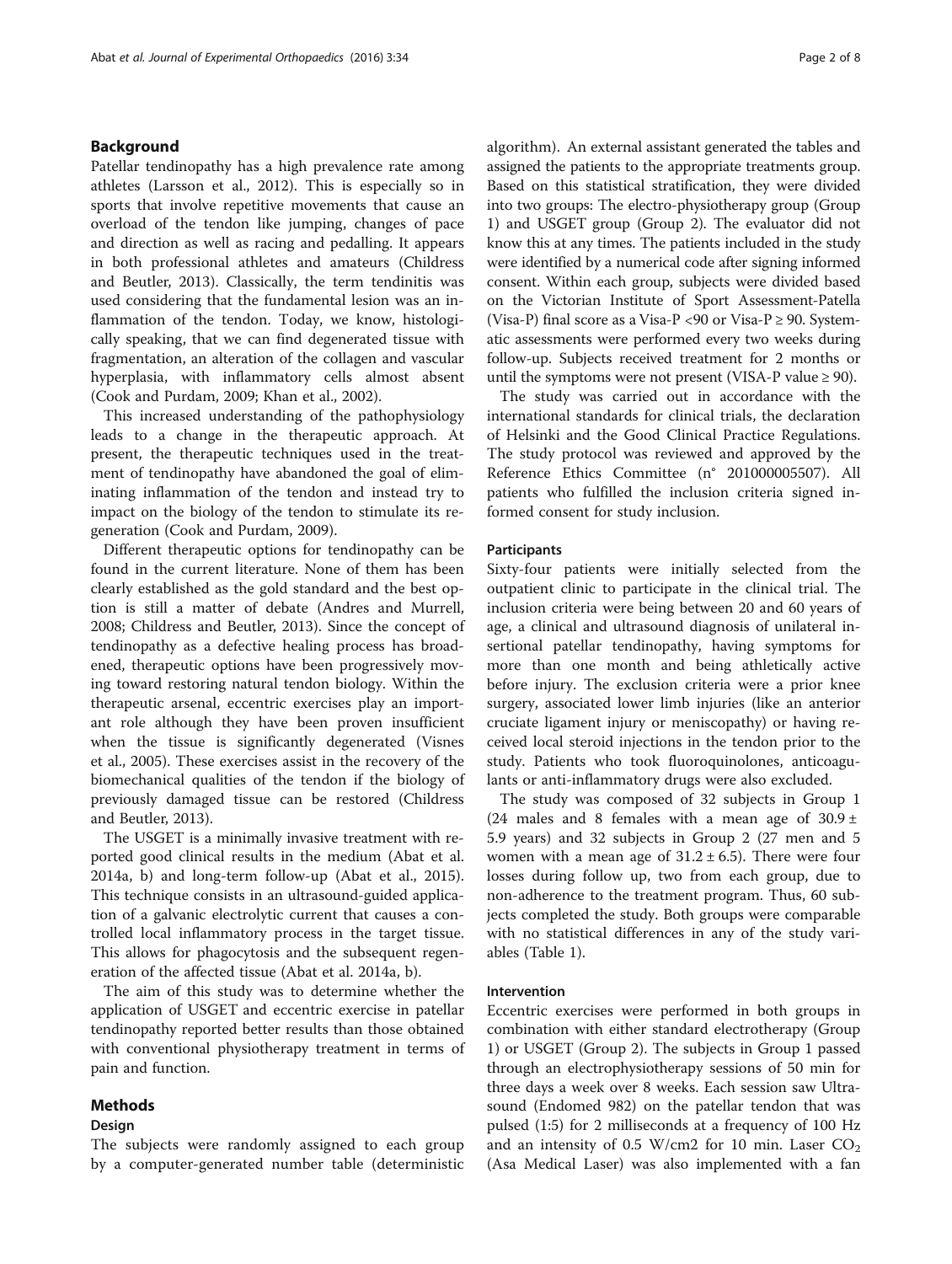|                                                    | Group 1 (Electro-physiotherapy) | Group 2 (USGET) | p. value |
|----------------------------------------------------|---------------------------------|-----------------|----------|
| Age (years) <sup>a</sup>                           | 30.9(5.9)                       | 31.2(6.5)       | 0.891    |
| Sex (male:female) <sup>b</sup>                     | 24:8                            | 27:5            | 0.351    |
| Weight (Kg) <sup>a</sup>                           | 71.5 (11.2)                     | 73.2 (11.1)     | 0.547    |
| Height $(m)^a$                                     | 174.7(7.4)                      | 175.8(6.2)      | 0.501    |
| BMI $(kq/m2)^a$                                    | 23.3(2.1)                       | 23.6(2.4)       | 0.631    |
| Physical activity (days/week) <sup>a</sup>         | 3.8(1)                          | 4.3(1.4)        | 0.055    |
| Physical activity (hours/day) <sup>a</sup>         | 1.9(1.5)                        | 2.1(1.2)        | 0.657    |
| Laterality (Right:Left) <sup>b</sup>               | 24:8                            | 23:9            | 0.719    |
| Symptoms duration (months) <sup>a</sup>            | 29.5 (31.5)                     | 28.8 (32.4)     | 0.929    |
| # of previous episodes pain <sup>a</sup>           | 3.3(2.3)                        | 3.7(2.6)        | 0.543    |
| Time from the start of the last episode (months) a | 2.2(0.9)                        | 2.8(2.9)        | 0.277    |
| Thickening of the tendon (Yes: No) b               | 32:0                            | 32:0            | 1.000    |
| Vascularization (Yes: No) <sup>b</sup><br>$h =$    | 23:9                            | 22:10           | 1.000    |

<span id="page-2-0"></span>Table 1 Demographic and clinical data of participants separated by treatment group

Statistics: Mean (standard deviation);  $p =$  Student t test.  $b$  Frequencies,  $p =$  Chi square

shaped cannon over the surface of the patellar tendon with an energy of 15 joules at a potency of 10 watts for 2 min and Interferential Currents (Endomed 982) in a tetrapolar application at a frequency of 80–100 Hz for 15 min. Finally, eccentric exercises based on those described for the conservative treatment of patellar tendinopathy were performed. A slow single-leg squat on an incline of 25° was done in 3 sets of 15 repetitions with a 3-min rest between sets. The exercise was conducted without an external load for 15 min.

The subjects in Group 2 underwent a treatment protocol consisting of USGET and eccentric exercises. The eccentric exercises were performed in the same manner as in Group 1. A USGET session was conducted every two weeks. USGET was performed with the patient supine with the knee flexed to 20° after the area had been disinfected with isopropanol. The galvanic electrolytic current was applied with a sterile 0.25x25 millimetre stainless steel acupuncture needle. This procedure was performed with ultrasound guided puncturing in the superficial paratendon, deep paratendon and the intratendonous area at the inferior pole of the patella in its deepest portion. In each of these locations, 3 punctures were made (without removing the needle from the skin) with an intensity of 2 milliamps until the injured area was completely debrided.

# Outcome measures

A clinical history was completed on the first visit in which personal, physical, socio-demographic data, the medical history and symptoms were collected. A colour Doppler ultrasound was done to confirm the diagnosis of insertional patellar tendinopathy and the Victorian Institute of Sport Assessment-Patella (VISA-P) score

(Hernandez-Sanchez et al., [2011](#page-7-0)) to assess symptoms, function and the ability to perform sport was completed (Hernandez-Sanchez et al., [2014\)](#page-7-0). The VISA-P questionnaire was evaluated at the start point and at the end of the treatment at 2 months. The VISA-P consists of 8 items, 6 of which are analogue-visual scales from 0 to 10 where 10 represent the optimum. The first 6 questions cover the parameters of pain and function in different activities while the last 2 questions assess the parameters of function and the ability to perform sport. The maximum score is 100 points and corresponds to an asymptomatic and fully functional subject while the minimum score is 0 points. Visentini showed that it is a reliable tool for measuring the evolution of the PT and is validated by the scientific community (Visentini et al. [1998](#page-7-0)). During the study, patients with VISA-P values of less than 90 points were considered "not healed or symptomatic" and over 90 points as "healed or asymptomatic".

An orthopaedic surgeon skilled in ultrasound diagnosis performed the ultrasonography evaluation. A protocol defined by the European Society of Musculoskeletal Radiology from the Musculoskeletal Ultrasound Technical Guidelines for the Knee was used (Beggs et al., [2012\)](#page-7-0). This bilateral comparative evaluation was performed with the patient supine, the knee positioned at 0° and 20° of flexion and with a longitudinal and transversal view of the patellar tendon from its proximal insertion on the patella to its distal insertion in the tibial tuberosity. The parameters studied for diagnosis of patellar tendinopathy were: thickening of the tendon, the presence of an intra-tendinous hypoechoic areas, the presence or absence of irregularities in the cortical bone of the distal part of the patella and the presence or absence of intra-tendinous calcifications or hipervascularization.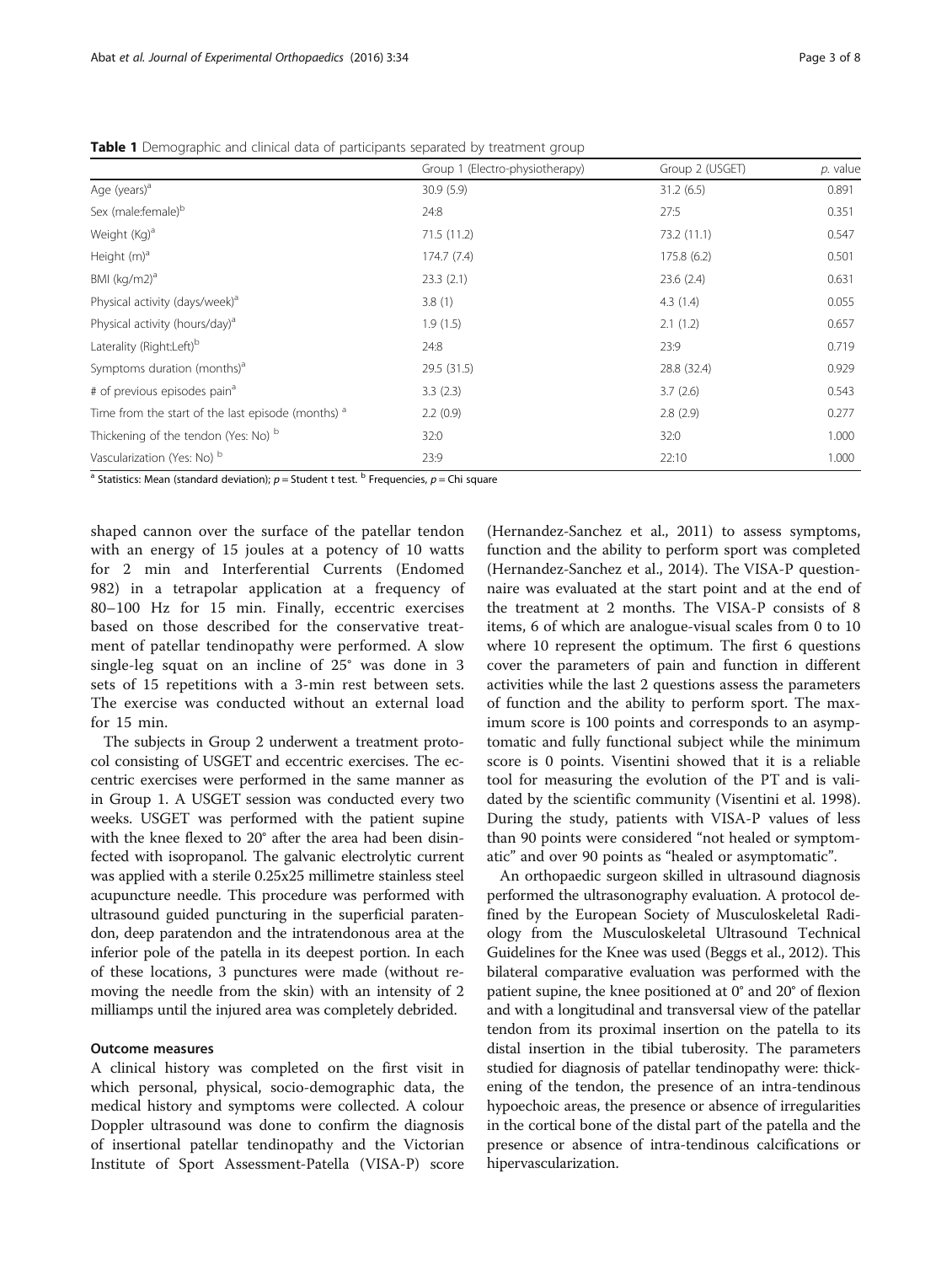### Data analysis

The results are expressed as means, standard deviations (SD) and a confidence intervals of 95%. A  $p$ -value of less than 0.05 was considered statistically significant. A Kolmogorov normality test was done for the comparison study between the evaluation variables.

In cases of non-normality and asymmetries in the distributions of data variables, nonparametric tests (Mann–Whitney or Wilcoxon) were used. The comparison and correlation study of VISA-P scores between the final and baseline in each treatment groups and between asymptomatic and symptomatic subjects in the followup study was performed with the Student's T-tests and Pearson correlations. A study of survival with the Kaplan-Meier method, comparing the survival curves in each of the treatment groups with the Mantel-Haenszel test (log-rank), was done. The probability of success of each treatment was calculated and compared. The statistical power was 99.9%. Statistical analysis was performed using the SPSS 15 package (SPSS Inc., Chicago, Illinois).

# Results

### Research questions

The functional assessment according to the VISA-P showed statistically significant differences ( $p \le 0.05$ ) between the initial and final assessment (Table 2) in the subjects with a VISA-P <90 (a difference of 10.1 points [95%CI 6.3 to 13.8]) and the ones with a VISA-P  $\geq$  90 (a difference of 29.2 points [95%CI 13.37 to 24.7]). These differences remained significant when analysing the results by groups (Fig. [1](#page-4-0)).

A correlation analysis was performed to study the relationship between the VISA-P scores at baseline and those at the last evaluation (the 5th evaluation or in those who were considered "cured") in all the subjects. For the total sample, a positive association between the initial and final VISA-P ( $n = 60$ ;  $r2 = 0.457$ ;  $p = 0.000$ ) was observed. However, we observed different behaviors upon making correlations based on whether they were considered "healed or asymptomatic" or "not healed or symptomatic" at the last evaluation. In subjects with a final VISA-P  $\geq$  90, there were no statistically significant differences for either the total sample  $(n = 33)$  or for each of the intervention groups, 11 patients for electrophysiotherapy and 22 for USGET. For subjects with a VISA-P <90 at the end of the study, there were statistically significant differences (Fig. [2](#page-4-0) and Table [3](#page-5-0)).

The number of sessions is not comparable between treatment groups due to the fact that the frequency in each case was different. In Group 1, an average 22.6 ± 2.5 sessions were performed, while  $3.2 \pm 0.9$  USGET application sessions were needed in Group 2. There were no statistically significant differences in terms of the time in treatment between groups (Table [4](#page-5-0)). No adverse events were found in either group during the study.

The survival analysis showed that patients who received conventional electro-physiotherapy had a 36.1% chance of success versus 72.4% of the group treated with USGET at the end of the follow up period. In the survival analysis, the fact that subjects had a VISA- $P \ge 90$  ("cured") was considered an event of interest (cutoff). At that point, regardless of the evaluation, the follow up period in the study terminated. That is, Group 2 showed a 36.3% greater heal rate [95% CI 36.1 to 36.5] at the final follow-up than Group 1. This difference was statistically significant  $(\chi^2 = 10.312; df = 1; p = 0.001)$ . In Group 2, 50% of subjects healed at between 28 and 56 days, somewhere between the second and the fourth USGET sessions. At 42 days, the probability of treatment success in Group 1 was 12.5% compared to 58.7% for Group 2 (Fig. [3\)](#page-6-0).

# **Discussion**

The results of this study using the VISA-P score evaluation show that the use of USGET and eccentric exercise is more effective in dealing with patellar tendinopathy than treatment with conventional electro-physiotherapy.

One explanation for the difference in efficacy between the treatments might be in the pathophysiological process of tendinopathy. Chronic pathologies are histologically characterized by tendon tissue degeneration with failure in the repair response in which hyperplasia and pathological neovascularization fibroblasts have been seen (Cook and Purdam, [2009](#page-7-0); Khan et al., [2002](#page-7-0)).

Table 2 Score on the VISA-P scale at the initial and final evaluation by treatment Group

|                                          |                      | VISA-p Initial Eval. <sup>a</sup> | VISA-p Final Eval. <sup>a</sup> | p. value <sup>b</sup> |
|------------------------------------------|----------------------|-----------------------------------|---------------------------------|-----------------------|
| Group 1 (Electro-physiotherapy) $n = 30$ | $VISA-p < 90 n = 19$ | 52.5(18.8) [43.5-61.6]            | 61.9 (13,7) [55.3-68.5]         | p < 0.001             |
|                                          | $VISA-p > 90 n = 11$ | 69.1 (9.1) [62.9-75.2]            | 95.2 (2.5) [93.5-96.9]          | p < 0.003             |
| Group 2 (USGET) $n = 30$                 | $VISA-p < 90 n = 8$  | 51.4 (17.9) [36.4-66.3]           | 63.3 (14.3) [51.3-75.2]         | p < 0.021             |
|                                          | $VISA-p > 90 n = 22$ | 66.3 (13.1) [60.5-72.1]           | 97.1 (1.7) [96.3-97.8]          | p < 0.001             |
| TOTAL $n = 60$                           | $VISA-p < 90 n = 27$ | 52.2 (18.2) [44.9-59.4]           | 62.3 (13.6) [56.9-67.7]         | p < 0.001             |
|                                          | $VISA-p > 90 n = 33$ | 67.2 (11.2) [63.0-71.4]           | 96.4 (2.1) [95.7-97.2]          | p < 0.001             |
|                                          |                      |                                   |                                 |                       |

<sup>a</sup> Victorian Institute of Sport Assessment-Patella (VISA-P) values expressed as mean (±SD) and [coefficient interval].  $^{\text{b}}$  p = non-parametric Wilcoxon test Ranked as not healed (VISA-P < 90) and healed (VISA-P  $\geq$  90) at the final follow-up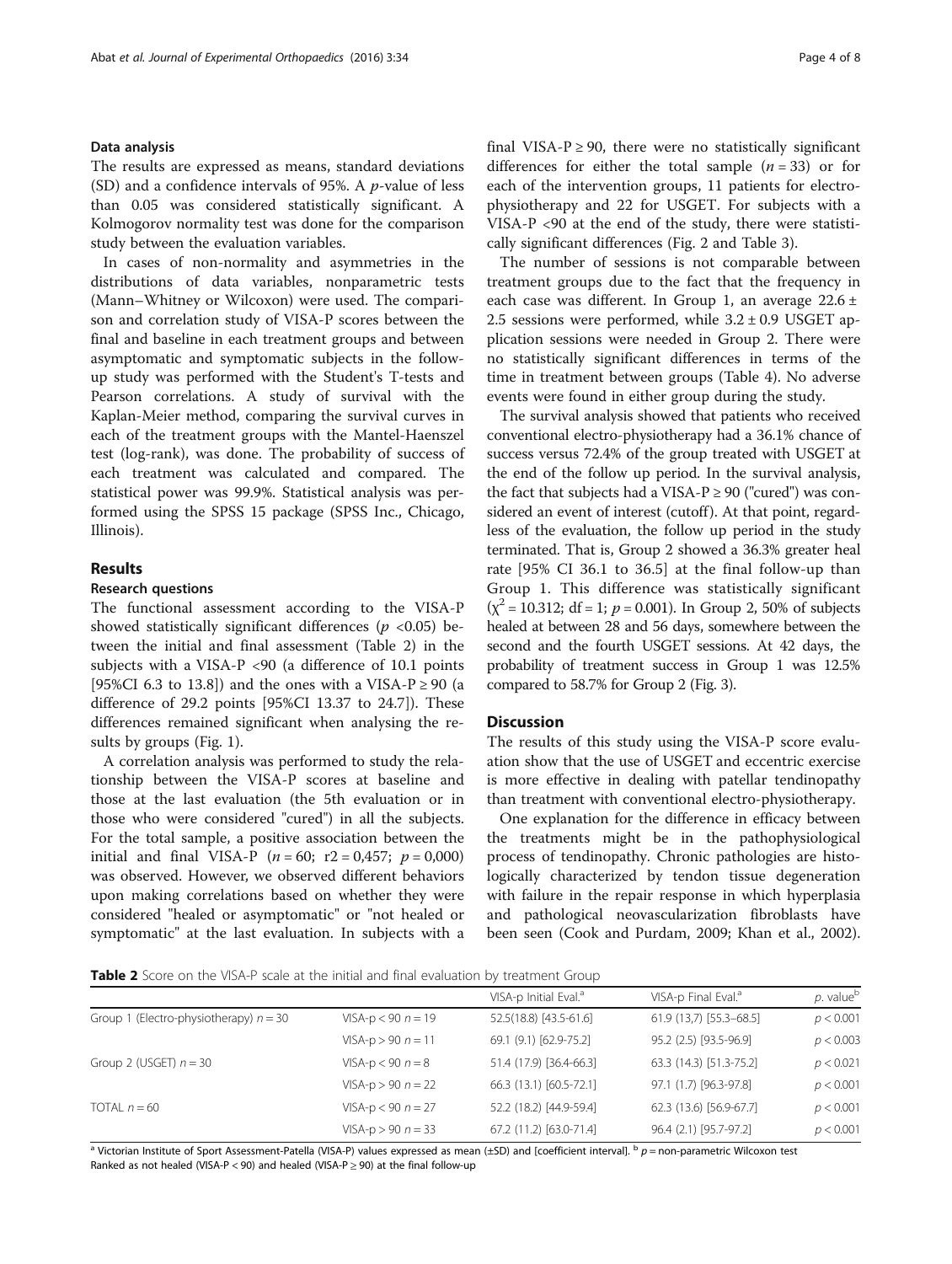<span id="page-4-0"></span>

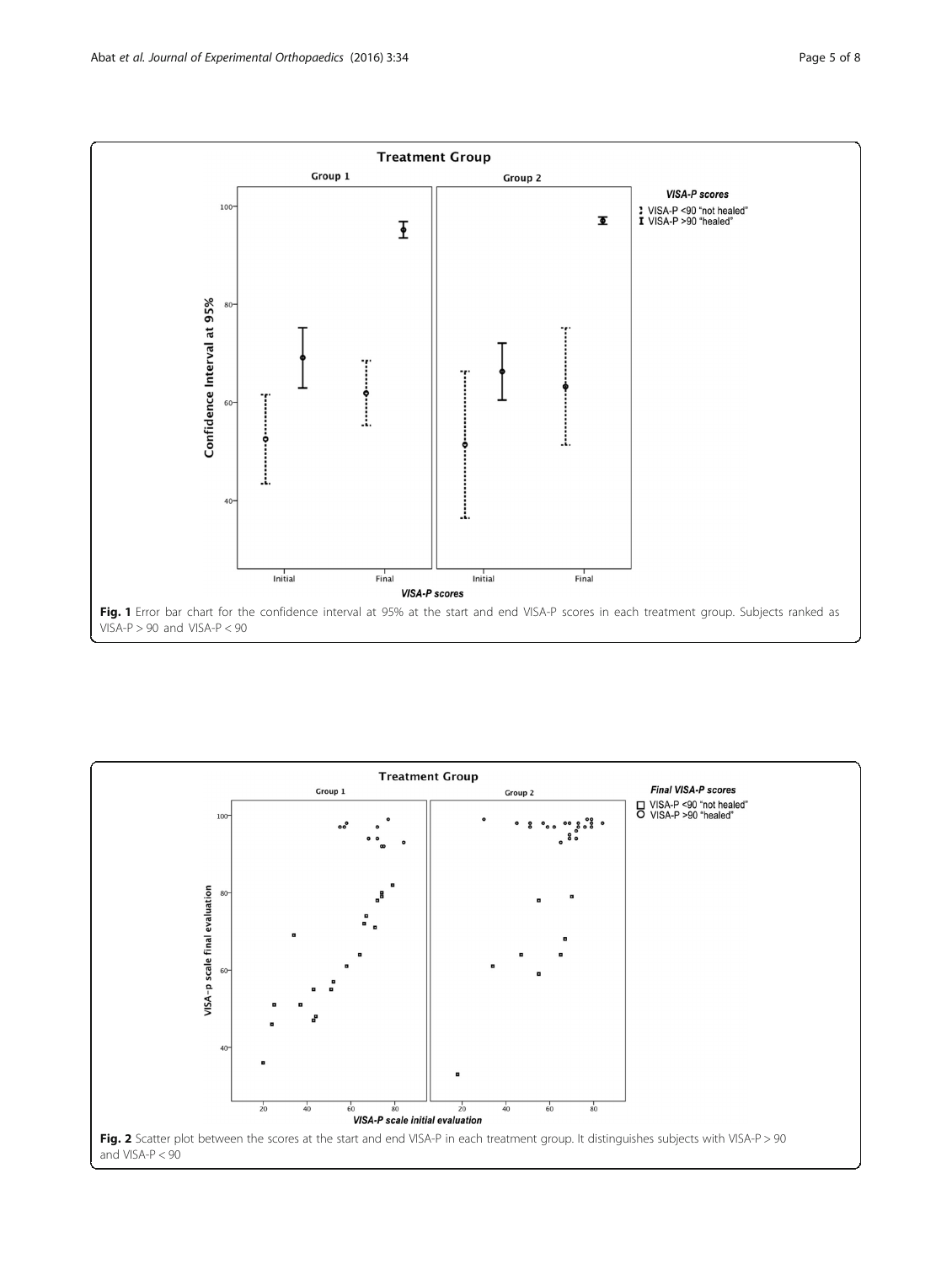<span id="page-5-0"></span>Table 3 Correlation analysis for the whole series

| CORRELATIONS                |                                 |                      |             |                   |
|-----------------------------|---------------------------------|----------------------|-------------|-------------------|
|                             |                                 |                      |             | VISA-P Last Eval. |
| <b>TOTAL</b>                | Group 1 (Electro-physiotherapy) | VISA-P Initial Eval. | (r)         | 0,774             |
|                             |                                 |                      | $(r^2)$     | 0,599 (59,9%)     |
|                             |                                 |                      | $p$ (value) | 0,000             |
|                             | Group 2 (USGET)                 | VISA-P Initial Eval. | (r)         | 0,57              |
|                             |                                 |                      | $(r^2)$     | 0,325 (32,5%)     |
|                             |                                 |                      | $p$ (value) | 0,001             |
|                             | <b>TOTAL</b>                    | VISA-P Initial Eval. | (r)         | 0,676             |
|                             |                                 |                      | $(r^2)$     | 0,457 (45,7%)     |
|                             |                                 |                      | $p$ (value) | 0,000             |
| $VISA-P < 90$ Final Eval.   | Group 1 (Electro-physiotherapy) | VISA-P Initial Eval. | (r)         | 0,88              |
|                             |                                 |                      | $(r^2)$     | 0,774 (77,4%)     |
|                             |                                 |                      | $p$ (value) | 0,000             |
|                             | Group 2 (USGET)                 | VISA-P Initial Eval. | (r)         | 0,818             |
|                             |                                 |                      | $(r^2)$     | 0,669 (66,9%)     |
|                             |                                 |                      | $p$ (value) | 0,013             |
|                             | <b>TOTAL</b>                    | VISA-P Initial Eval. | (r)         | 0,859             |
|                             |                                 |                      | $(r^2)$     | 0,738 (73,8%)     |
|                             |                                 |                      | $p$ (value) | 0,000             |
| $VISA-P \ge 90$ Final Eval. | Group 1 (Electro-physiotherapy) | VISA-P Initial Eval. | (r)         | $-0,491$          |
|                             |                                 |                      | $(r^2)$     | $0,241(24,1\%)$   |
|                             |                                 |                      | $p$ (value) | 0,125             |
|                             | Group 2 (USGET)                 | VISA-P Initial Eval. | (r)         | $-0,136$          |
|                             |                                 |                      | $(r^2)$     | 0,018 (1,8%)      |
|                             |                                 |                      | $p$ (value) | 0,548             |
|                             | <b>TOTAL</b>                    | VISA-P Initial Eval. | (r)         | $-0,262$          |
|                             |                                 |                      | $(r^2)$     | 0,069 (6,9%)      |
|                             |                                 |                      | $p$ (value) | 0,140             |

Victorian Institute of Sport Assessment-Patella (VISA-P). Pearson Correlation Coefficient (r). Coefficient of Determination (r2) (% of Variance Explained). p = nonparametric Wilcoxon test

Alfredson et al. (Alfredson et al., [2003\)](#page-7-0) suggested that these new vessels and nerves that accompany them were involved in the mechanisms of tendinopathy pain but the answer to the origin of the pain is an issue that is still undetermined.

The lower prevalence of healing in Group 1 suggests that addressing patellar tendinopathy with the conventional

electro-physiotherapy techniques studied should not be the basis of the strategy for the treatment for this disease. This approach is justified in the literature. Although there are some studies that have been published on the benefits of pain and soft tissue regeneration by applying laser (Bjordal et al., [2006\)](#page-7-0), ultrasound (Fu et al., [2008\)](#page-7-0) or electro-therapy (Chang et al., [2015](#page-7-0)), many more

Table 4 Number of sessions and duration of treatment by Group and ranked as not healed (VISA-p < 90) or healed (VISA-p  $\geq$  90) at the final follow-up

|                                            | GROUP 1 (Electro-physiotherapy) $n = 30$ |                                                                 | Group 2 (USGET) $n = 30$ |                                    |                                               |                        |
|--------------------------------------------|------------------------------------------|-----------------------------------------------------------------|--------------------------|------------------------------------|-----------------------------------------------|------------------------|
|                                            | Not healed $n = 19$ Healed $n = 11$      |                                                                 | TOTAL $n = 30$           | Not healed $n = 8$ Healed $n = 22$ |                                               | TOTAL $n = 30$         |
| NUMBER SESSIONS <sup>a</sup> 24(0) [24-24] |                                          | 36.3(5.04) [32.9-39.7] 38.7(3.5) [37.3-39.9] 4(0) [4-4]         |                          |                                    | $3.0(0.9)$ $[2.6-3.4]$                        | $3.3(0.9)$ $[2.9-3.6]$ |
| TREATMENT TIME<br>$(Days)^a$               | 56(0) [56-56]                            | $50.9(7.1)$ [46.1-55.6] $54.1(4.8)$ [52.3-55.9] $56(0)$ [56-56] |                          |                                    | 42.0(13.6) [35.9-48.0] 45.7(13.2) [40.8-50.6] |                        |

a Statistics: Mean (standard deviation) [95% confidence interval]. No statistically significant differences were seen when comparing the number of sessions or time of treatment used in the comparison of both groups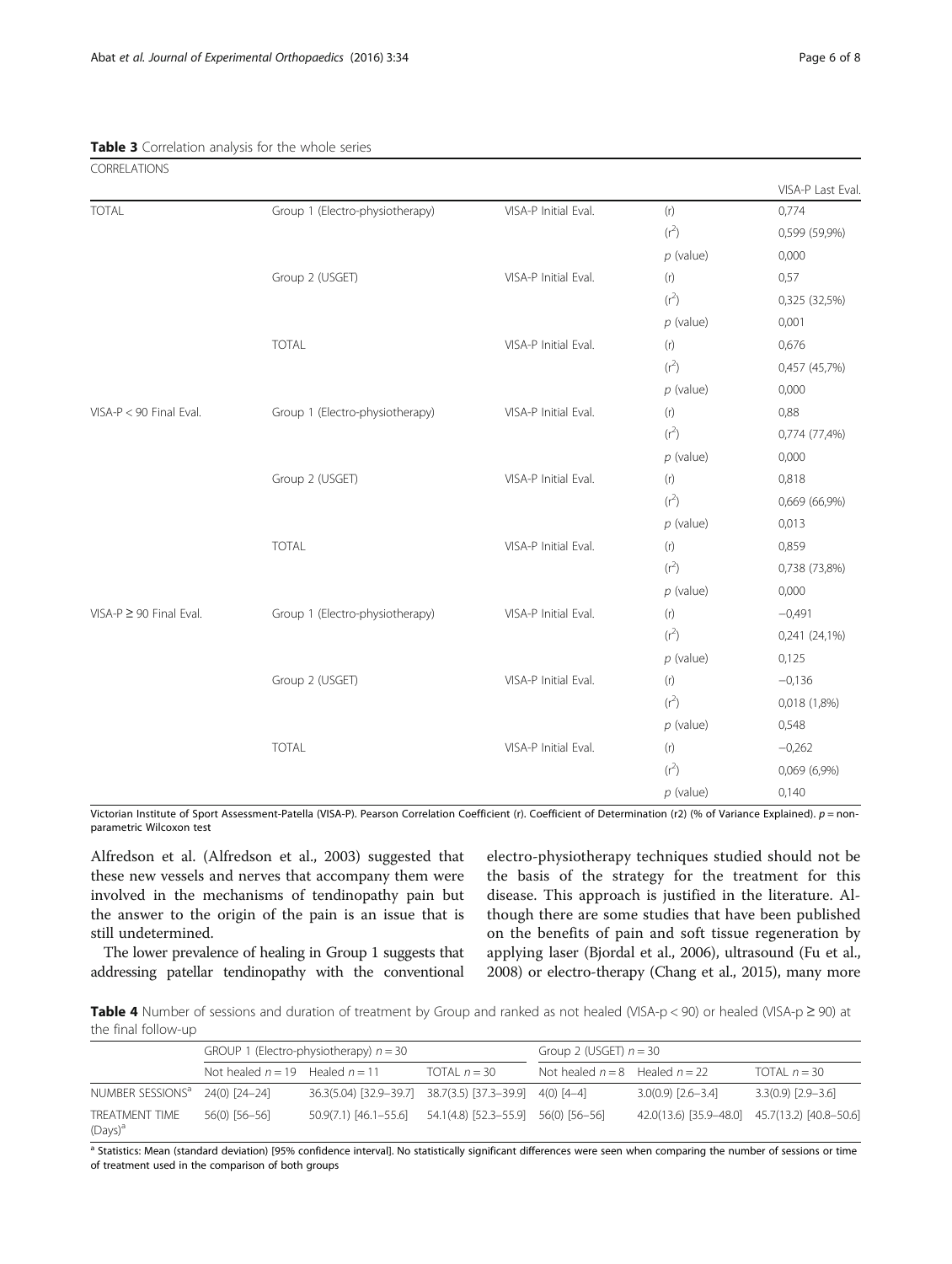<span id="page-6-0"></span>

authors have concluded that there is no scientific evidence to attribute any clinical significance to these techniques in the treatment of tendinopathy (Andres and Murrell, [2008](#page-7-0); Leadbetter, [2005\)](#page-7-0).

The results show that the USGET could be a technique capable of acting on tendon biology by destroying the degenerated tissue and causing an inflammatory response that could trigger the biological process of collagen repair (Abat et al. [2014a](#page-7-0), [b](#page-7-0)). The only technique in common in the two intervention groups was eccentric exercise. The benefits of eccentric training in tendinopathy have been extensively studied (Jonsson and Alfredson, [2005](#page-7-0); Young et al., [2005;](#page-7-0) Larsson et al., [2012;](#page-7-0) Visnes and Bahr, [2007](#page-7-0)). An effect on the biomechanics of the tendons is attributed to it, producing a stimulus in the voltage load and stretching, which are required in directing the orientation of collagen in the process of proliferation and maturation. However, with the application of the same exercise protocol in both groups, the cure rate was different. Therefore, the better results in Group 2 cannot be attributed to eccentric training only as one would expect a similar outcome in Group 1. The explanation for this greater effectiveness might be based on the combined application of a technique capable of eliciting a regenerative response a priori in tendinopathy as is USGET. It would be followed by another that would cause sufficient mechanical stimulation of the tendon tissue, producing a positive effect on cellular activity and the restructuring of the extracellular matrix.

The work has some limitations, including the fact that the study has divided the final score obtained on the scale VISA-P into two categories; VISA-P < 90 and VISA-P ≥ 90. Patients within the first category (VISA-P

< 90) were considered as having symptoms and functional deficits and those in the second (VISA-P  $\geq$  90) were considered asymptomatic. Based on the literature, it is difficult to establish a clear boundary for the normal value in the VISA-P score and it is also very difficult to establish the score that a subject must have to consider them completely asymptomatic (Visnes and Bahr, [2007](#page-7-0); Jonsson and Alfredson, [2005](#page-7-0)). Furthermore, failure to present symptoms or have no functional deficits implies that the structure and morphology of the tendon has been completely restored to normal (Coleman et al., [2000](#page-7-0)). We still consider the division into these categories to be helpful in understanding the results.

On the other hand, an ultrasound assessment of changes that the applied treatment might produce is not included at the end of the study. However, a morphological picture is not predictive of the symptoms of the patellar tendon (Warden et al., [2007\)](#page-7-0) and ultrasound imaging is unable to distinguish changes caused by short-term treatment (Coleman et al., [2000\)](#page-7-0).

An important limitation might be that various treatments were carried out together. Nevertheless, that fact represents the reality in current treatment protocols for tendinopathies.

Another limitation of the study is the short symptom duration before the treatment (1 month) and the relative short follow-up time. Moreover, other randomized trials have used intervention periods of equal length or even shorter (Stasinopoulos and Stasinopoulos, [2004](#page-7-0)). Additionally a longer duration of symptoms before treatment may have had an influence on the results. However, previous studies of this scientific group have shown that the effectiveness of the proposed treatment protocol is